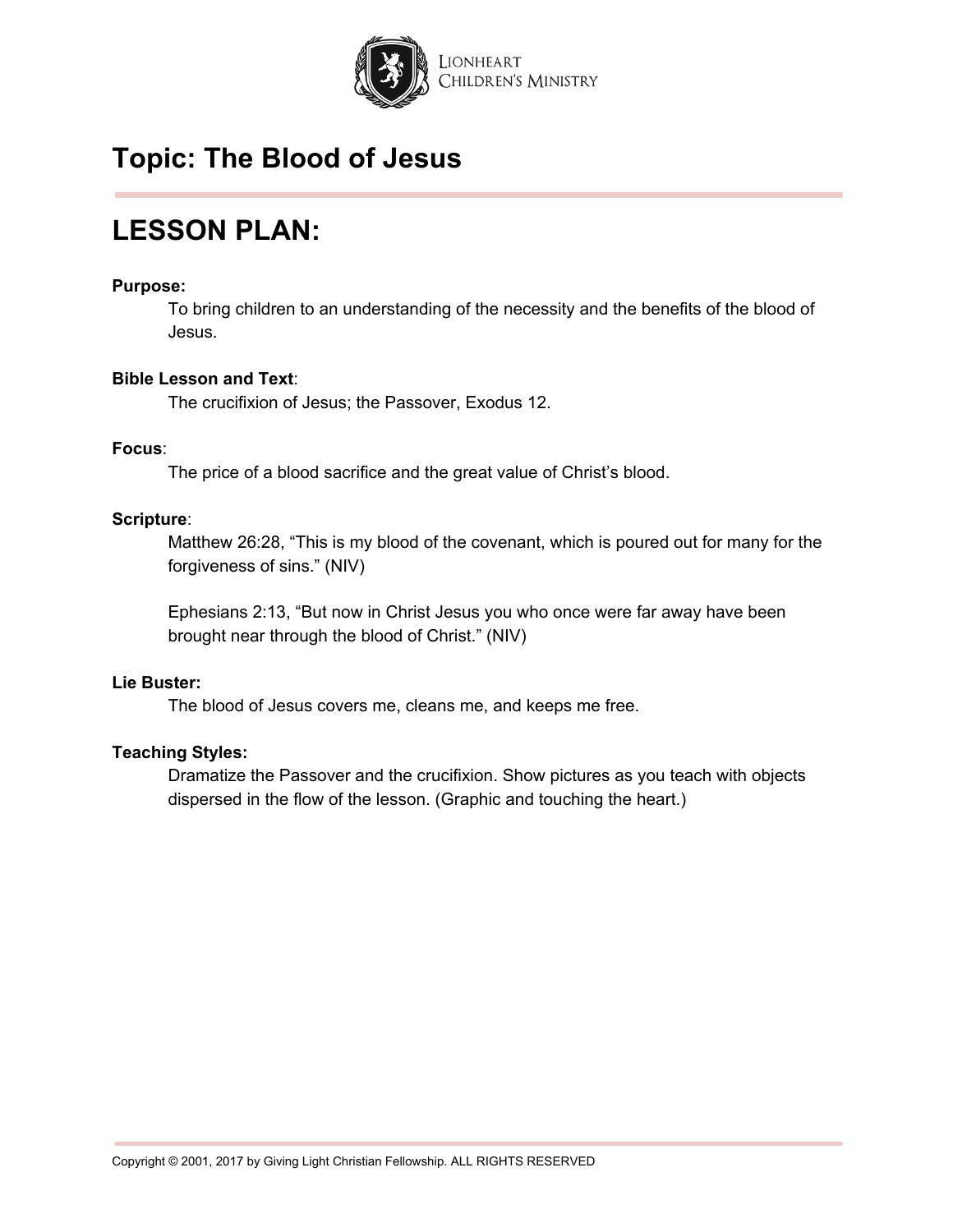

### **Object Lesson 1: The Healing Blood**

#### **Point:**

The Blood of Jesus is for healing in our body and in our soul/heart.

#### **Props:**

- A big heart (plush or poster board)
- Jumbo band-aid, medical supplies to clean and fix a wound
- A pizza cutter or something that would cause pain to the body

#### **Directions:**

- 1. Compare a physical wound to a wound in the heart. What is a wound? Can you see it? Can you feel the pain? Do you want to cover and keep people from touching your wound?
- 2. What is a wound of the heart? Words spoken to hurt you, actions made to reject you, lies we believe that are like watching a bad movie over and over. We think about it all the time.
- 3. It is like running a pizza cutter back and forth every day over a scab on your cut knee. Will it ever heal?
- 4. What do we do to treat a cut or wound? Allow the children to help play act the cleaning and bandaging of a cut. Wash, ointment, bandage, protect it in the healing process, etc.
- 5. What happens if dirt (sin) gets in the wound? It gets infected. (That is like the wages of sin in our heart or spirit.)
- 6. If the wound on the leg never heals and the infection gets bad, what might happen? May need an amputation--cut it off.
- 7. The same way we treat a wound on our body, the Blood of Jesus treats the hurts in our heart.
- 8. Can we see a hurt inside our heart? Can I feel a hurt on your knee? In your heart? How can we put medicine and bandages in your heart? We can't. A hurt like that doesn't come up on the doctor's x-ray. Would rubbing this ointment on my heart heal a hurt inside? No.
- 9. Can Jesus feel your hurt? He did something awesome to free us of the pain. He was wounded and crushed, whipped till blood ran from His body. That was like the cleanser and ointment pouring from inside His body so that forever it would bring healing to the inside heart and the outside body.
- 10. Ask the children if any of them have a heart-ache. Today, Jesus is here with His healing to reach inside to free you from the hurt and pain. The children may want to share out loud. If they do not, open it up for personal prayer.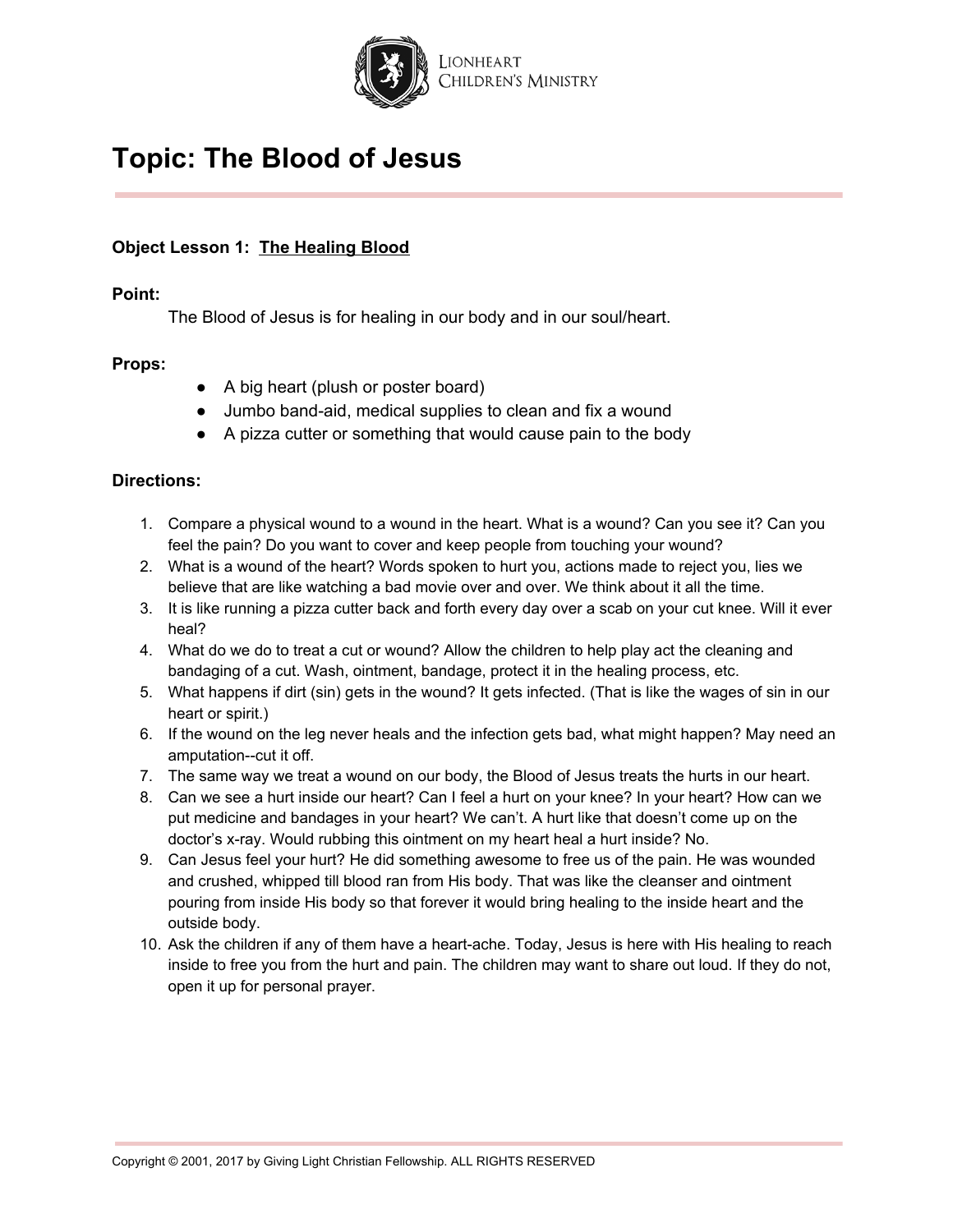

### **Object Lesson 2: The Stain**

#### **Point:**

Sin only has one cure - the blood of Jesus. The blood is miraculous.

#### **Props:**

- Picture of the cross taped to a box
- Two socks one stained permanently and one white
- Soap and water with a large bowl
- Helper

#### **Directions:**

- 1. Helper comes in sad because her new sock has a stain. She wanted to wear them to the picnic, but the stain is too bad.
- 2. Teacher and class say they will try to help. Use a bowl of water and soap. Someone tries to clean the sock.
- 3. Helper says, "I guess this sock will never be the same. There's only one thing I know to do."
- 4. Wring the water out of the sock and throw the sock in the trash can.
- 5. Teacher yells, "Stop! I know what we can do. I'll take it to the cross."
- 6. Have a cross picture on a box. In the box before class hide the "wet" perfect white sock somewhere that is easy to access, but to keep hidden from children until now. The teacher takes the sock to the cross. He/she secretly sticks the stained sock under his/her shirt or in a pocket and reveals the clean sock.
- 7. Only the blood of Jesus can wash away the stain of sin. The cross doesn't really clean socks, but this is what the blood of Jesus does with our sin stains.

I John 1:7-9, "But if we walk in the light, as he is in the light, we have fellowship one with another, and the blood of Jesus Christ his Son cleanses us from all sin. If we say that we have no sin, we deceive ourselves, and the truth is not in us. If we confess our sins, he is faithful and *just to forgive us our sins, and to cleanse us from all unrighteousness." (KJV)*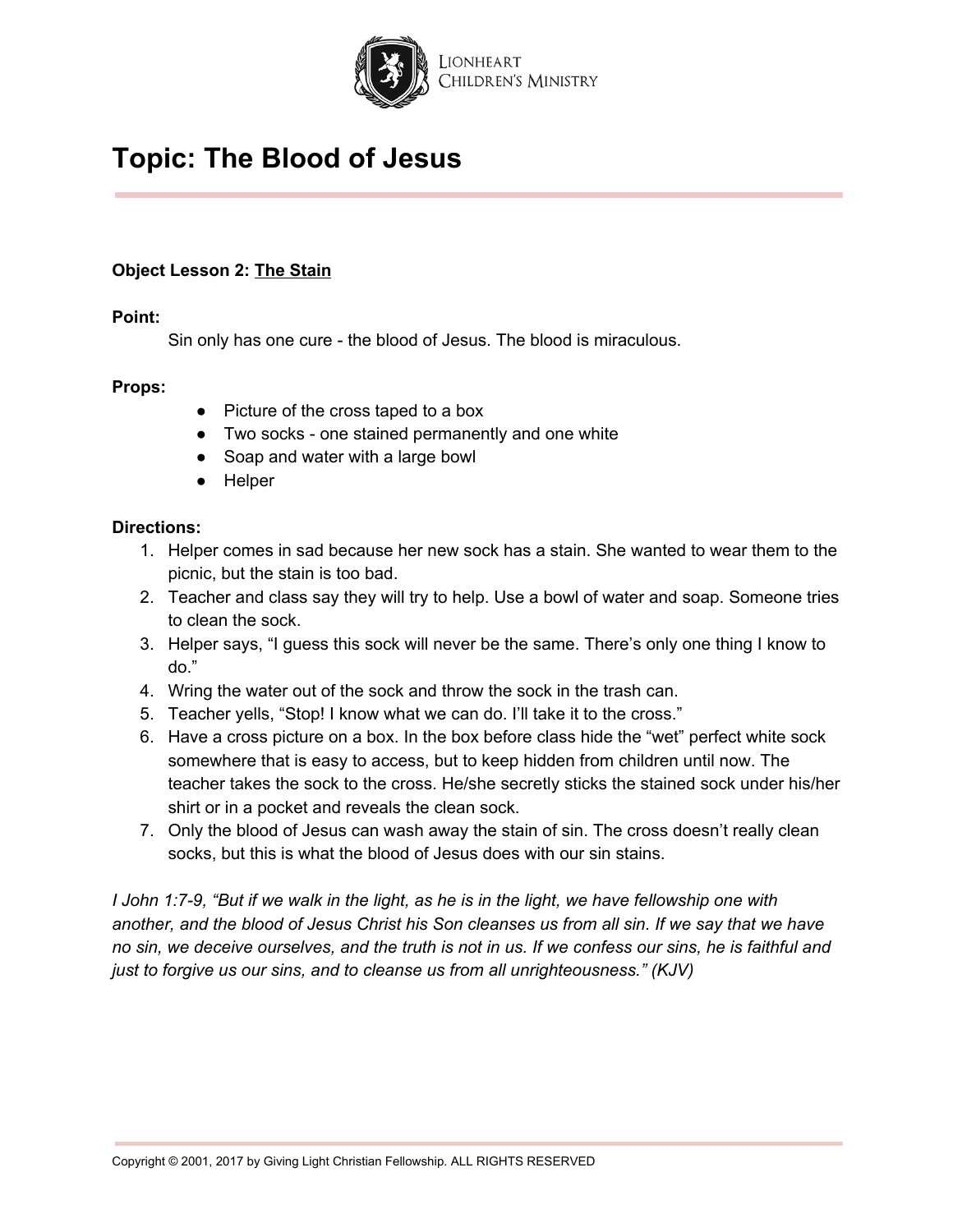

#### **Object Lesson 3: What the Blood Does**

#### **Point:**

Bring the children to an understanding of the benefits of Christ's blood.

#### **Directions:**

Make a selection of index cards with one of the points below on each card. For example: Each card says at the top, "The Blood of Jesus" and then underneath says, "Overcame satan." The next card may say, "The Blood of Jesus… Pardons our debt." Continue with a card for each statement below. (Some of the cards will be truths and some will be lies.) Have children take turns drawing a card from a bag or pillow case. As you or they read the card, have them determine if the statement is truth or a lie.

#### **The Blood of Jesus**

- Overcame satan
- Brings healing
- Cleanses of sin
- Attracts bugs
- Pardons our debt
- Brings peace
- Stains our clothes
- Makes us a part of God's family
- Protects us
- Shows God's love
- Opens the way for us to rule with Jesus
- Makes all races and nations one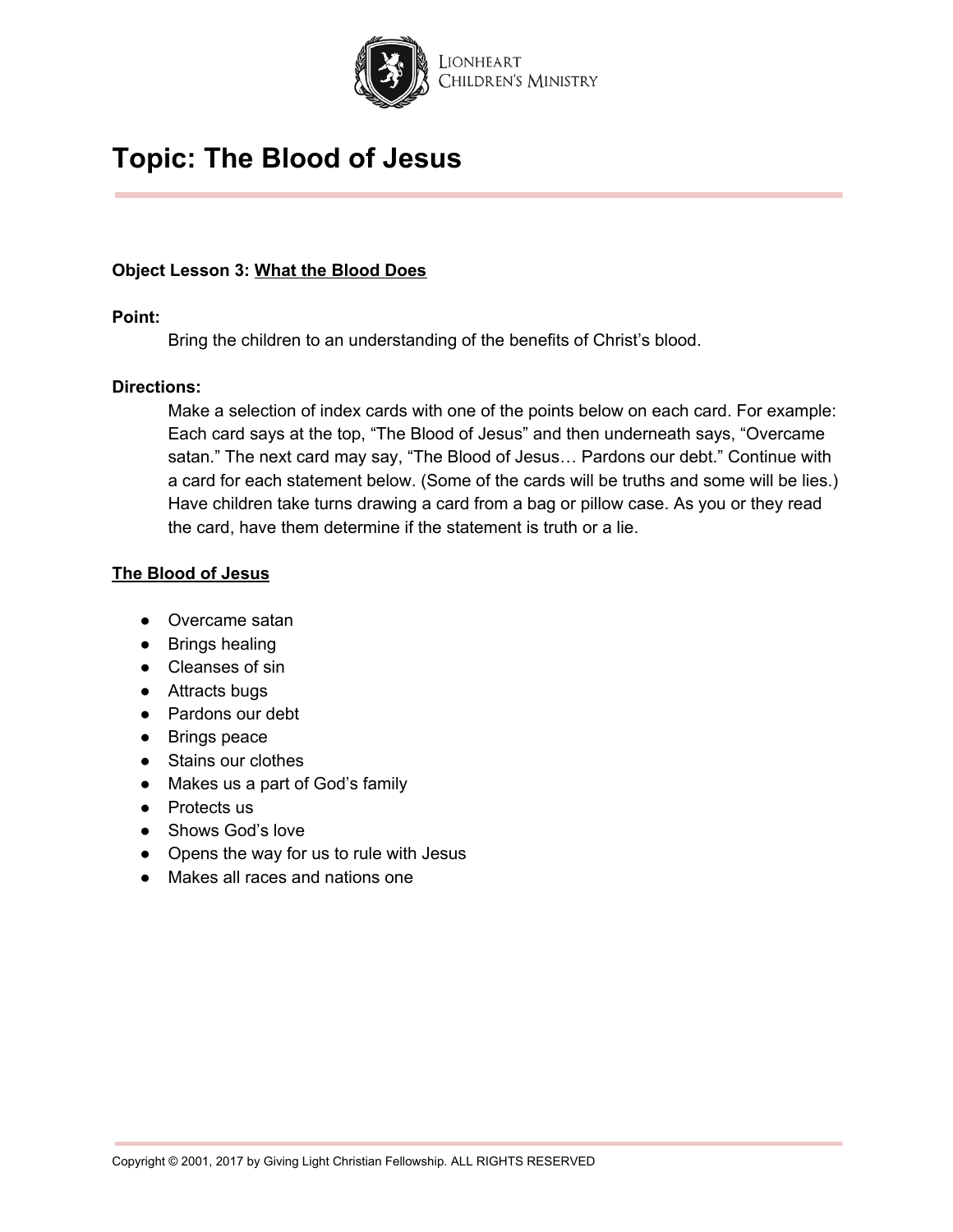

### **Object Lesson 4: What Flows through the Blood**

#### **Point:**

Like our natural blood supplies life to all our cells, the blood of Jesus supplies the promises of God to us.

#### **Directions:**

- 1. Explain in a physical sense how the blood in our natural body is the transportation system. Hint: Can use books, images, or videos to validate the point.
	- A. Good things bring life, and health.
	- B. Bad things bring disease, and death.
	- C. When disease occurs there is something wrong in our blood system.
	- D. When death results, the blood system is so toxic it cannot support life. Slow death occurs when the blood flow is hindered, stopped or leaks from our body by a wounding.
	- E. Our natural parent's genetic code is imparted to us. From blood, we inherit physical, emotional, and behavioral strengths and weaknesses.
	- F. In our natural body we are living to die. (Without Christ)
- 2. Explain in a spiritual sense how the blood of Jesus is God's transportation system for us.
	- A. Jesus brings life, reconciliation, and heaven.
	- B. Sin brings death, hell, and eternal separation.
	- C. God's provision is prophesied for our pardon. Read Isaiah 53.
	- D. When the life of Christ is flowing in us, we continue to become transformed into the image of the Son of God.
	- E. The spiritual inheritance from our heavenly Father is imparted to us by the Blood of Jesus when we become born again. Every good and perfect gift is granted. We are partakers of the divine nature, being given all things that pertain to life and Godliness.
	- F. With His blood for our salvation, we are living now to live for eternity with Christ.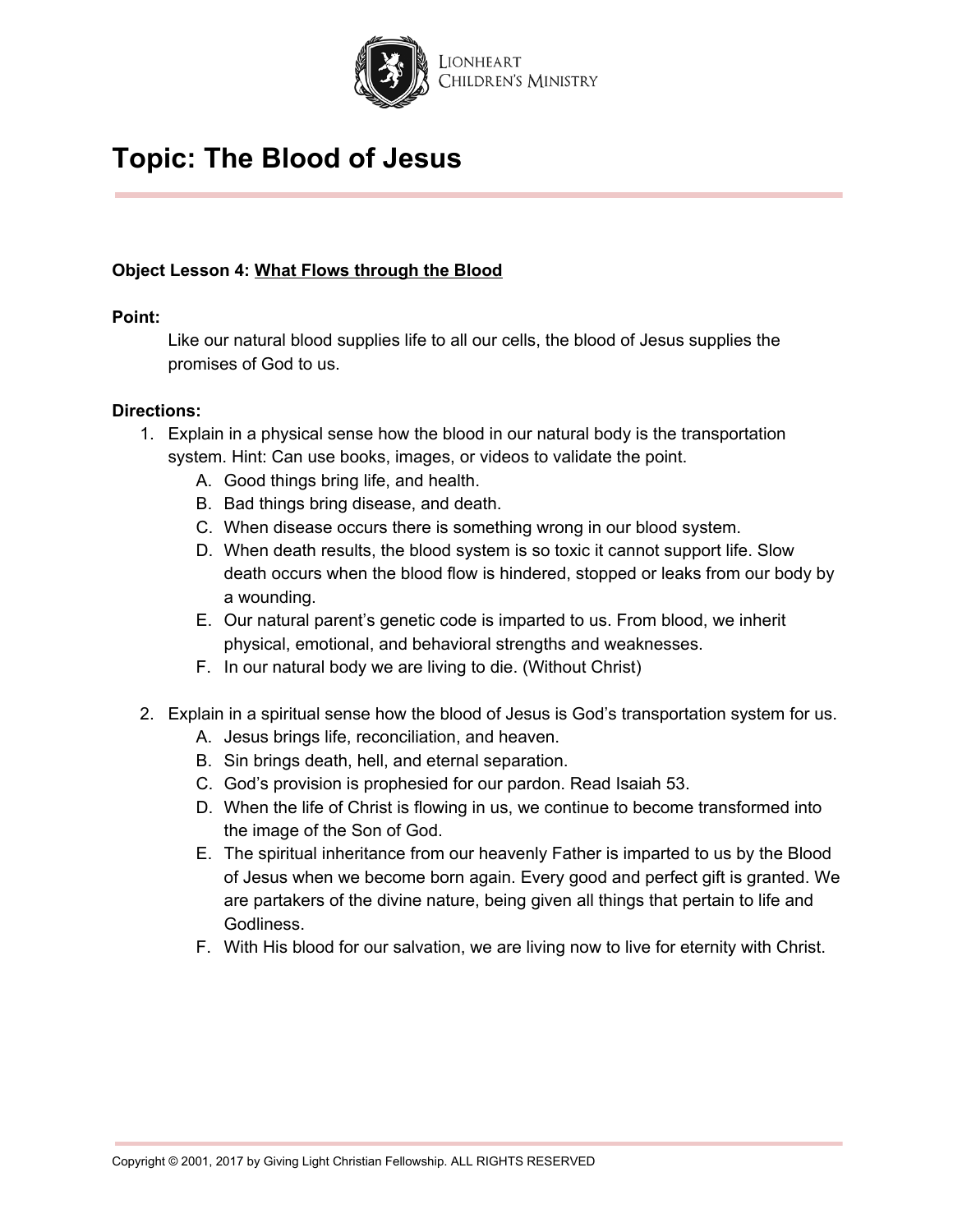

#### **Drama Skit: You Broke the Law**

#### **Point:**

If you have broken one commandment of God, you are guilty of breaking the whole law. This skit illustrates the penalty of breaking the law being a prison sentence and a \$20,000 fine; someone pays your debt for you.

#### **Setting:**

Three people in a police department.

#### **Action:**

**Policeman:** \*Dragging the speeder by the back of his shirt.\* "You would think you would have learned by now. Empty out all your pockets! I want to see everything!"

**Speeder:** \*Slowly removes funny objects from pockets.\* "Can't I keep my pictures of my dog and my mom and dad?! Please!" \*Holds pictures to chest dearly.\*

**Policeman:** \*Gathers up all the speeder's stuff and puts in an envelope. "Where you are going, I don't think you want their faces hanging around. This time we got you clocked at 126 miles per hour in a 55 mph zone. You're not going to be driving again for a very long time!"

**Speeder:** "I was only driving 120 miles per hour. Besides everyone's in bed sleeping. I wasn't hurting anyone."

**Policeman:** "That's what they all say. The law's the law. When the sign says 55 mph, it means it! 55 mph, not 65, not 75, not 120!"

**Speeder:** "Oh, come on! I promise, I won't do it again. Honest!"

**Policeman:** "I would like to believe you, but hey, it's the same line you gave me the last three times you were here."

**Speeder:** "But I am trying (sort of)."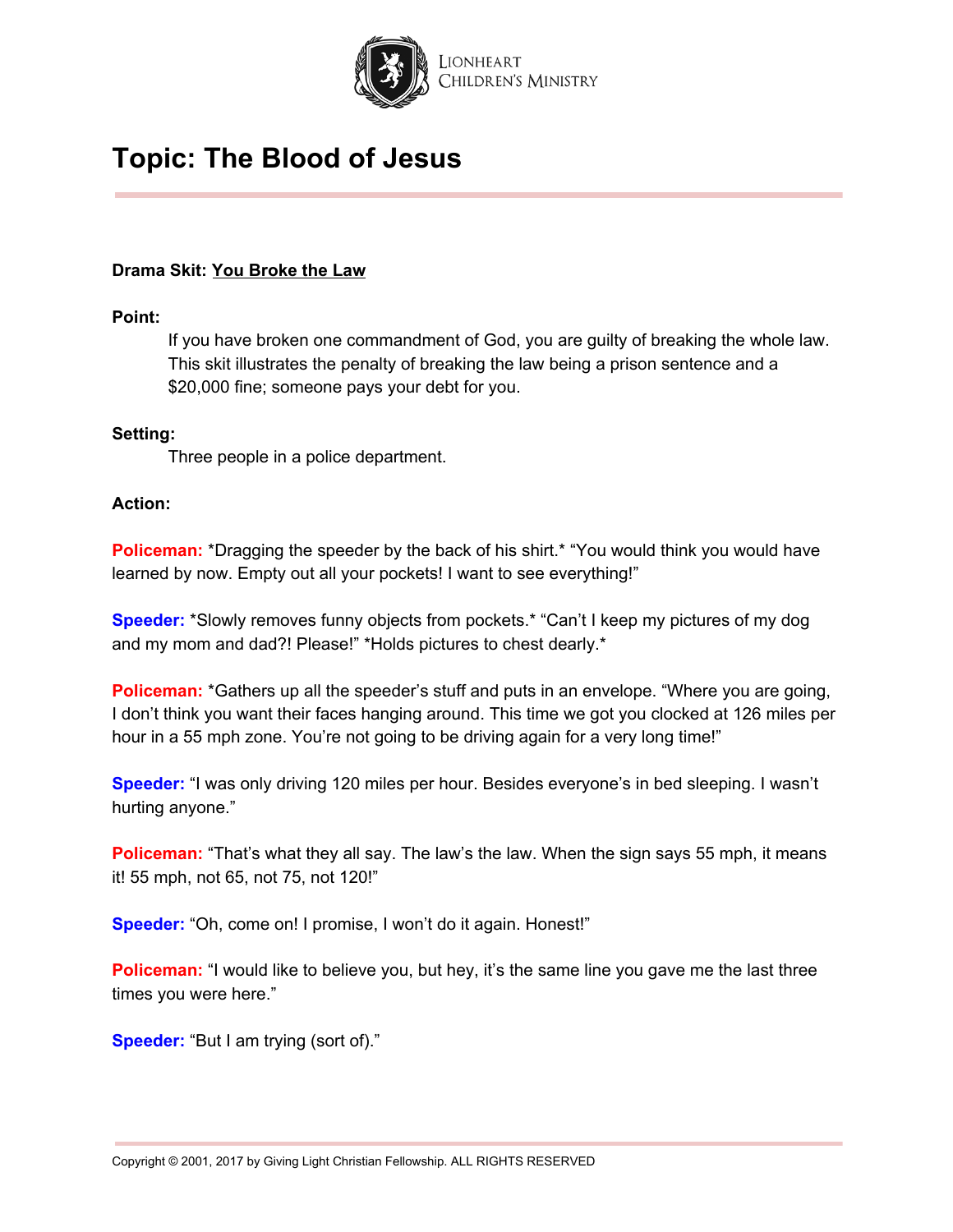

**Policeman:** "Listen, you got one phone call before I lock you up. So make it quick. I want to get out of here."

**Speeder:** \*Pretends to make a call but the person is not answering.\* "I can't believe it. The one time they don't pick up the phone."

**Policeman:** "Let's go. This is going to be the most expensive night of fun you ever had. \$20,000 dollars in fines and at least 10 months in prison. That will slow you down."

**Speeder:** "I can't believe this is happening. I know I have been a fast driver, but you just can't do this to me!"

Randy: \*Walks into the room.\* "I heard someone in here is in trouble."

**Speeder:** "Randy, I can't believe it! How did you know that I was here?"

**Randy:** "Let's just say bad news gets around fast."

**Policeman:** "Look mister, I have to get this prisoner to his cell, so if you will step aside I can finish my business."

**Randy:** "That won't be necessary. I came to take care of that."

**Speeder:** "I am really in trouble--like \$20,000 dollars and 10 months in jail kind of trouble. I want my mommy!"

**Policeman:** \*Takes the speeder by the back of the neck and starts to drag him off. \* "Let's go. You're time is up."

**Speeder:** "Please! Please! Have mercy on me!"

**Randy:** \*Pulls out his wallet.\* "Wait! I have come to take my friend's place."

**Policeman:** "Excuse me?! That is totally crazy. No person has ever gone to jail for someone else. You're not the guilty one. You didn't do the crime."

**Speeder:** "Randy, you don't deserve this. Why would you do this for me?"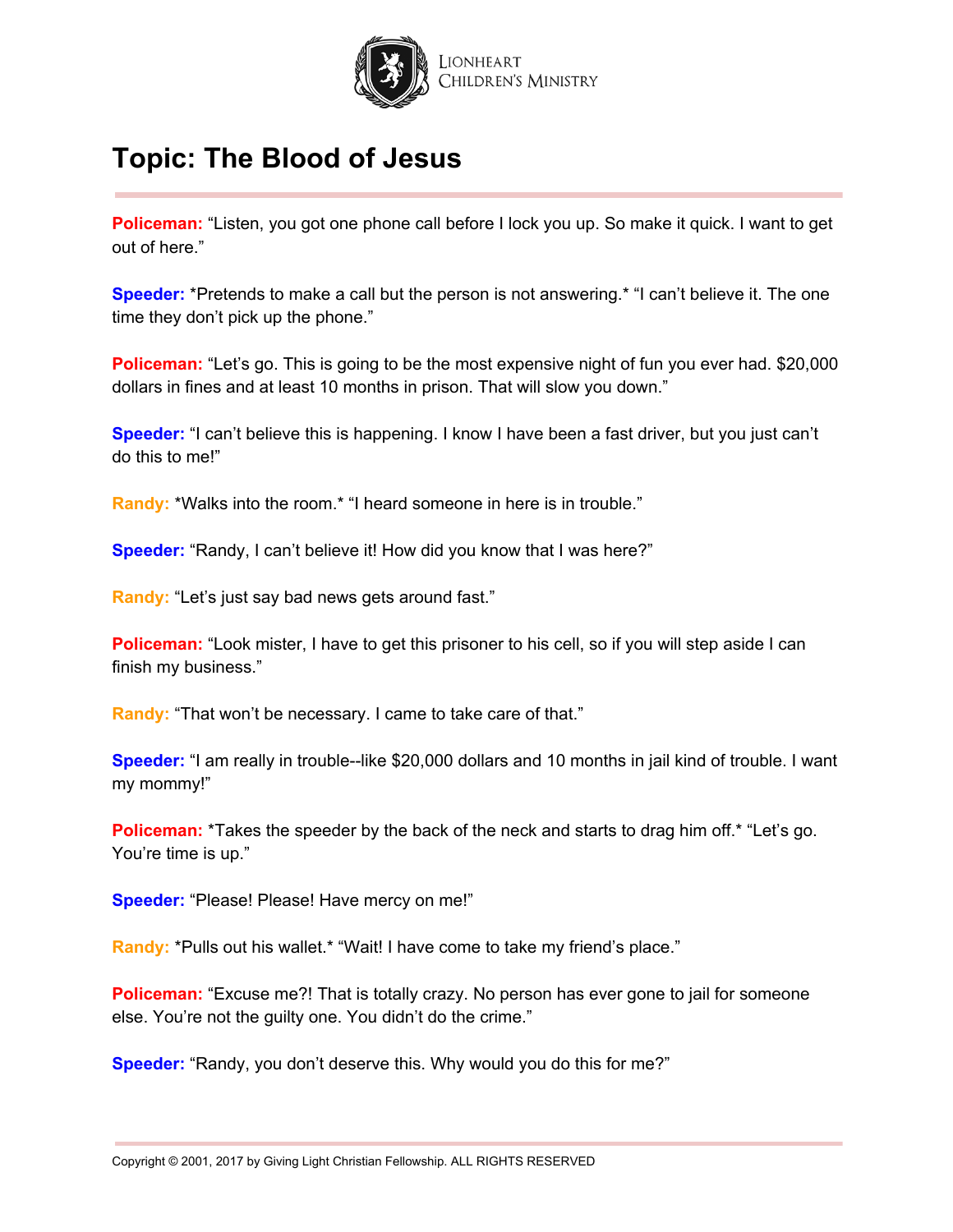

**Randy:** "One word, my friend--LOVE. See, my Jesus paid a debt for me that I couldn't pay either. I didn't deserve it, but He took the punishment for my sin."

**Policeman**: "Okay then. You're free to go." \*Hands envelope back to speeder.\* "Well, let's go buddy." \*Randy and policeman exit.\*

**Speeder:** \*Stands and looks up in tears.\* "Why would you do this for me?"

**Teacher Point:** Explain the price that Jesus paid for us was far greater. His jail was hell! The license He lost was when He laid down his divinity to come in the form of a man to earth. Lead children into Salvation message and give an opportunity for them to receive Jesus into their hearts. Take time to thank Jesus for loving us so much that He would take the punishment for our sin and wash us clean again.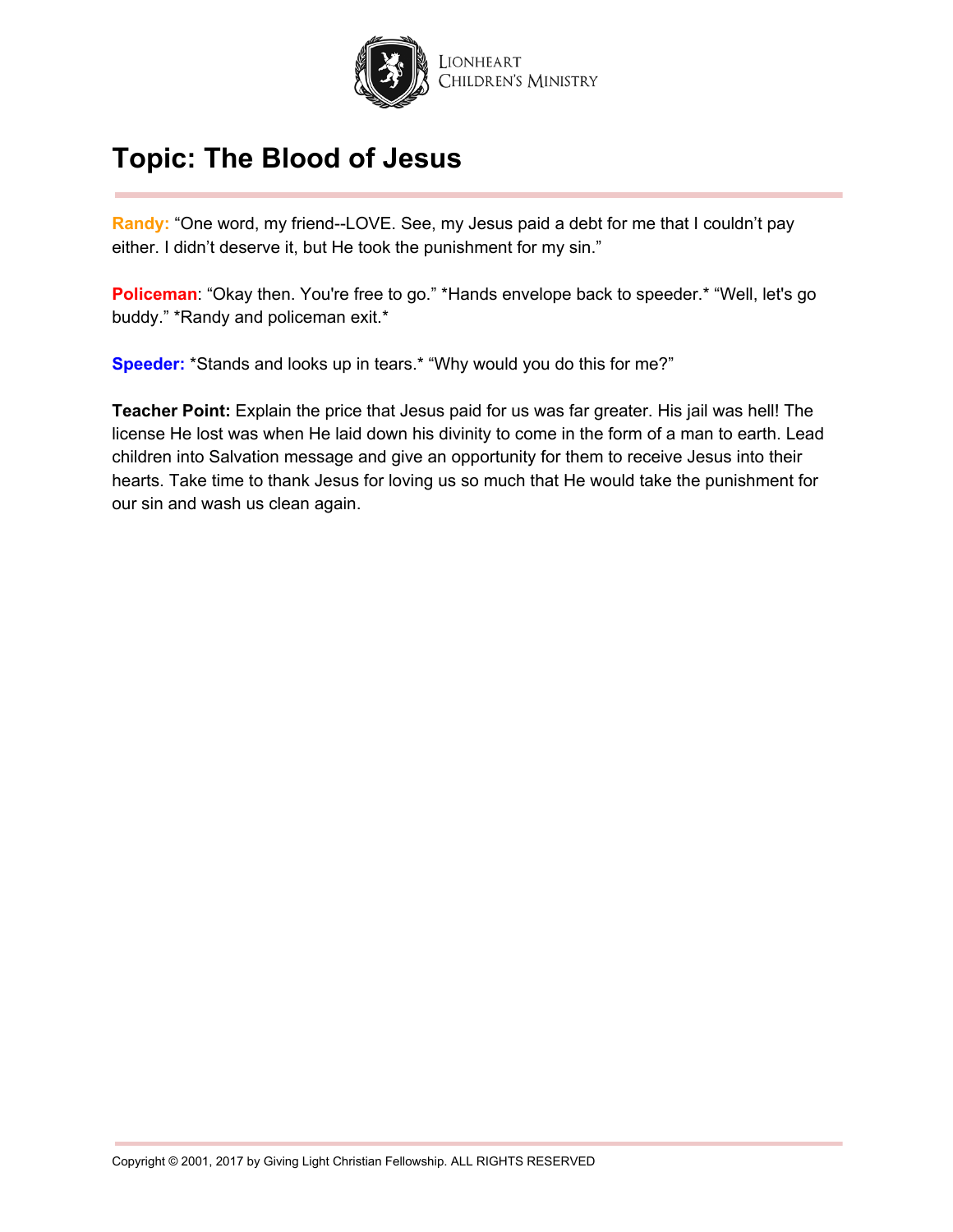

### **TEACHER STUDY NOTES**

### 1. BLOOD SIGNIFIES LIFE

Leviticus 17:14, "For it is the life of all flesh. Its blood sustains its life. Therefore I said to the children of Israel, 'You shall not eat the blood of any flesh, for the life of all flesh is its *blood. Whoever eats it shall be cut off.'" (NKJ)*

### 2. NATURAL BODY - THE BLOOD IN OUR BODY IS THE TRANSPORTATION SYSTEM

- A. Good things bring life, and health.
- B. Bad things bring disease, and death.
- C. When disease occurs there is something amiss in our blood system.
- D. When death results the blood system is so toxic that it can not support life. Slow death occurs when the blood flow is hindered, stopped, or leaks from our body by a blow or wounding.
- E. Our natural parent's genetic code is imparted to us. From the blood we inherit their physical, emotional, and behavioral strengths and weaknesses.
- F. In our natural body we are living to die. (Without Christ)
- 3. SPIRITUAL BODY THE BLOOD OF JESUS IS GOD'S TRANSPORTATION FOR US
	- A. Jesus brings life, reconciliation, and heaven.
	- B. Sin brings death, hell, and eternal separation.
	- C. God's provision is prophesied for our pardon. Read Isaiah 53.
	- D. When the life of Christ is flowing in us, we continue to become transformed into the image of the Son of God.
	- E. The spiritual inheritance from our heavenly Father is imparted to us by the blood of Jesus when we are born again. Every good and perfect gift is granted. We are partakers of the divine nature being given all things that pertain to life and godliness.
	- F. In our spiritual body, we are dying to have eternal life. (With Christ)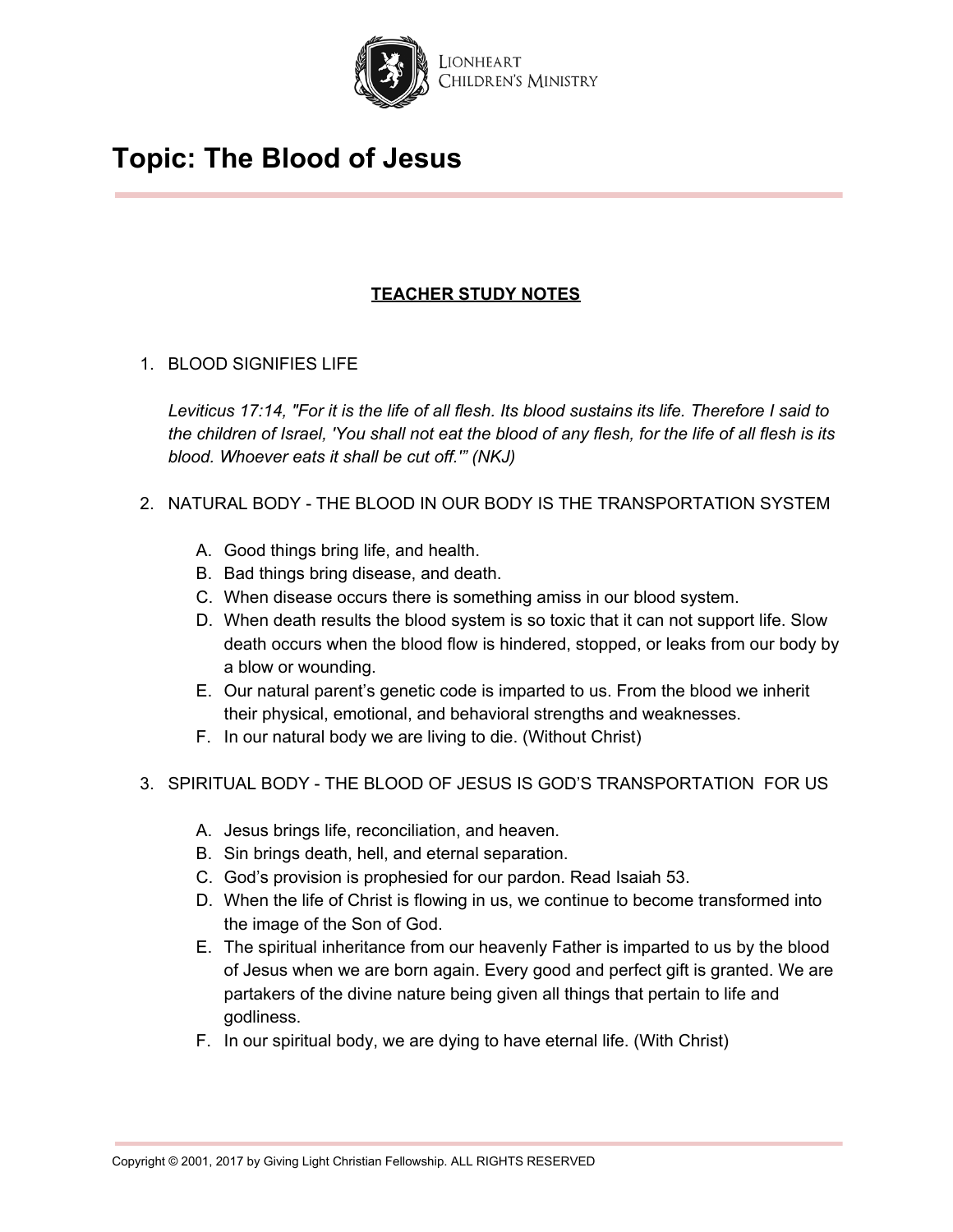

### 4. THE BLOOD IN THE OLD AND NEW COVENANT

A. Sin required a sacrifice of life by blood. The blood sacrifice of the Old Testament was a type of the coming of the Messiah of the New Testament. A pure, sinless life poured out for the payment required. A death of an animal reminded the Israelites that sin produces death. Sin is punishable by death (Romans 6:23). But this animal was to represent each Israelite's own life requirement for sin. The animal was the Israelite's substitute for themselves as an offering.

*Hebrews 10:4, "For it is not possible that the blood of bulls and of goats should take away sins." (KJV)*

- B. The blood of Jesus pays the payment of sin; life. His life substituted for our life. Every person has the payment of the blood of Jesus available to them. Faith in the finished work of Christ on the cross and submitting to His Lordship makes us alive and living in abundant life.
- C. The sacrificed animal's life was poured out in the blood, just like our life is poured out when we sin. In a Christian's life, sin is a "bleeding" of the life of God in us. The blood of Jesus stops the "bleeding" of death and covers, cleanses, and seals us to life. His blood is shed once for all sin, past, present and future.
- D. From the first sin with Adam and Eve, blood was the requirement. They tried to take what they could produce by their strength--a fig leaf--to cover their sin and nakedness. God required a life. God killed an animal to make a suitable covering of its skin to cover the first man and woman. Even as Jesus was the "lamb slain from the foundation of the world."
- E. Again the ways of man are unacceptable with the offering of Cain's vegetables--that which he labored to produce. The sacrifice of Abel's animals was accepted. His approach to God was according to God's condition, the shedding of blood.
- F. The captives in Egypt again fulfilled the requirement of God when they killed the Passover lamb and placed the blood on the doorposts and lintel to cover them from the death plague.
- G. The blood was also cleansing for temple ministry articles, possessions, physical locations and the flesh of man.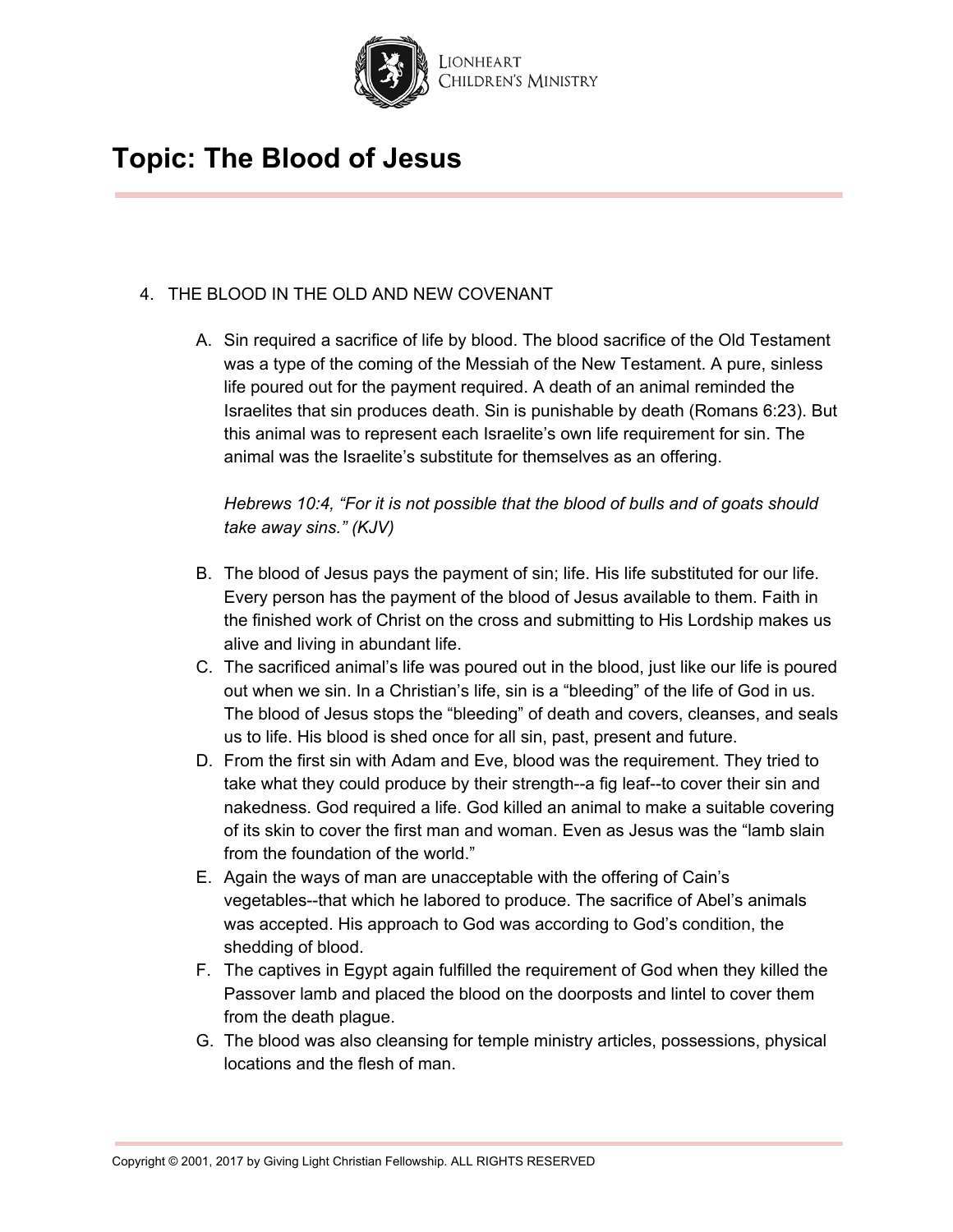

*Hebrews 9:22, "And almost all things are by the law purged with blood; and without shedding of blood is no remission." (KJV)*

H. The blood sacrifice was to be undefiled in order to fulfill the law.

*Leviticus 22:21, "And whoever offers a sacrifice of a peace offering to the LORD, to fulfill his vow, or a freewill offering from the cattle or the sheep, it must be perfect to be accepted; there shall be no defect in it." (NKJ)*

*1 Peter 1:19, "But with the precious blood of Christ, as of a lamb without blemish and without spot." (NKJ)*

I. The blood of Jesus was God's plan from the very beginning.

*Revelation 13:8, "And all that dwell upon the earth shall worship him, whose names are not written in the book of life of the Lamb slain from the foundation of the world." (KJV)*

- 5. WHAT THE BLOOD OF JESUS DOES FOR US.
	- A. The blood pardons us for our sins and the penalty of hell's eternal imprisonment.

*Matthew 26:28, "For this is my blood of the new testament, which is shed for many for the remission of sins." (KJV)*

B. The blood bought us back from the enemy.

*Acts 20:28, "...feed the church of God, which he hath purchased with his own blood." (KJV)*

*1 Corinthians 6:20, 7:23, "...ye are bought with a price..." (KJV)*

C. The blood declares us innocent of the crime (sin) before a holy God.

*Romans 5:9, "Much more then, being now justified by his blood, we shall be saved from wrath through him..." (KJV)*

D. The blood redeems us forever with a priceless cost.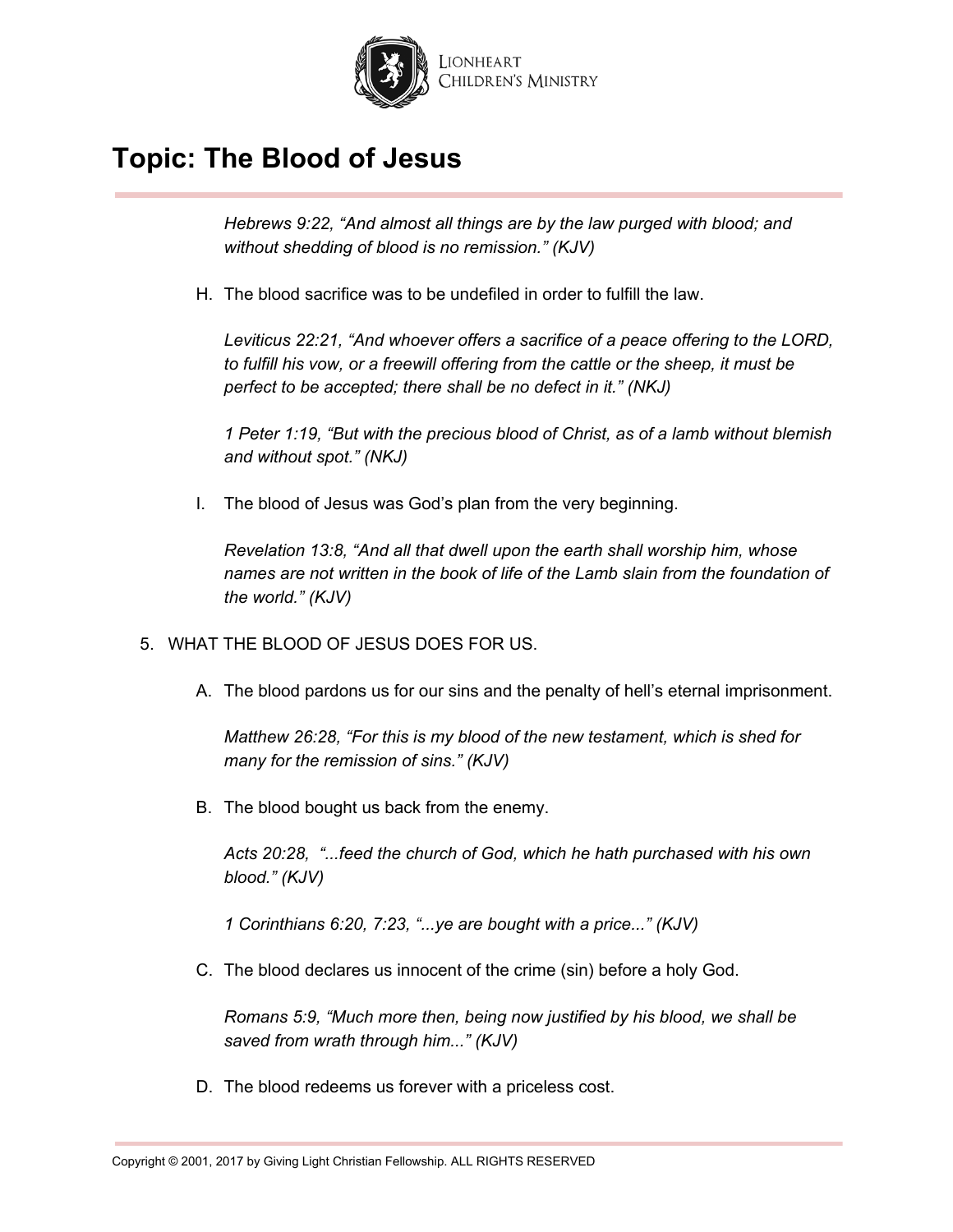

*Ephesians 1:7, "In whom we have redemption through his blood, the forgiveness of sins, according to the riches of his grace." (KJV)*

E. The blood restores and reconciles our relationship to our Father and our brothers and sisters.

*Ephesians 2:13-16, "But now in Christ Jesus you who once were far away have been brought near through the blood of Christ. For he himself is our peace, who has made the two one and has destroyed the barrier, the dividing wall of hostility, by abolishing in his flesh the law with its commandments and regulations. His purpose was to create in himself one new man out of the two, thus making peace, and in this one body to r econcile both of them to God through the cross, by which he put to death their hostility." (NIV)*

F. The blood fulfills the requirement of the law.

*Hebrews 9:22, "In fact, the law requires that nearly everything be cleansed with blood, and without the shedding of blood there is no f orgiveness." (NIV)*

G. The blood was shed once for all time and all mankind.

*Hebrews 10:10, "And by that will, we have been made holy through the sacrifice of the body of Jesus Christ once for all." (NIV)*

H. The blood made races, nations, and cultures one with God.

*Revelation 5:9-10, "And they sang a new song: 'You are worthy to take the scroll and to open its seals, because you were slain, and with your blood you purchased men for God from every tribe and language and people and nation.'" (NIV)*

I. The blood made peace.

*Colossians 1:20, "And, having made peace through the blood of his cross, by him to reconcile all things unto himself; by him, I say, whether they be things in earth, or things in heaven." (KJV)*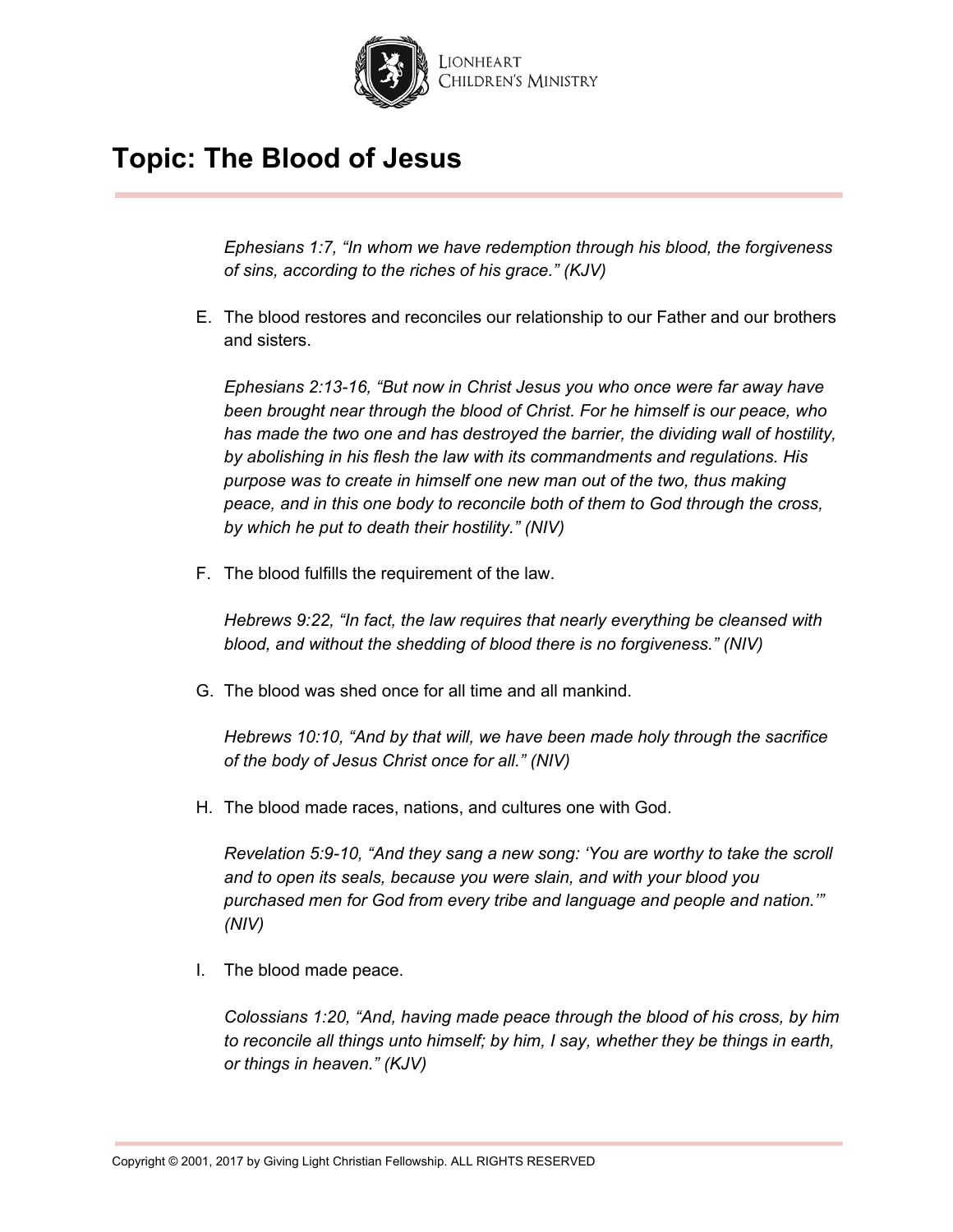

J. The blood cleanses our consciences from dead works.

Hebrews 9:14, "How much more shall the blood of Christ, who through the eternal Spirit offered Himself without spot to God, cleanse your conscience from dead works to serve the living God?" (NKJ)

K. The blood opens the holy place for us to come naked and unashamed before God.

*Hebrews 10:19, "Having therefore, brethren, boldness to enter into the holiest by the blood of Jesus." (KJV)*

L. The blood sanctifies us.

*Hebrews 10:29, "...the blood of the covenant, wherewith he was sanctified..." (KJV)*

M. The blood cleanses us from all sin.

*1 John 1:7, "But if we walk in the light, as he is in the light, we have fellowship one with another, and the blood of Jesus Christ his Son cleanseth us from all sin." (KJV)*

N. The blood washes away our sins.

*Revelation 1:5, "And from Jesus Christ, who is the faithful witness, and the first begotten of the dead, and the prince of the kings of the earth. Unto him that loved us, and washed us from our sins in his own blood," (KJV)*

O. The blood causes us to overcome the enemy.

*Revelation 12:11, "And they overcame him by the blood of the Lamb, and by the word of their testimony; and they loved not their lives unto the death." (KJV)*

*Colossians 2:14-15, "Having canceled the written code, with its regulations, that was against us and that stood opposed to us; he took it away, nailing it to the cross. And having disarmed the powers and authorities, he made a public spectacle of them, triumphing over them by the cross." (NIV)*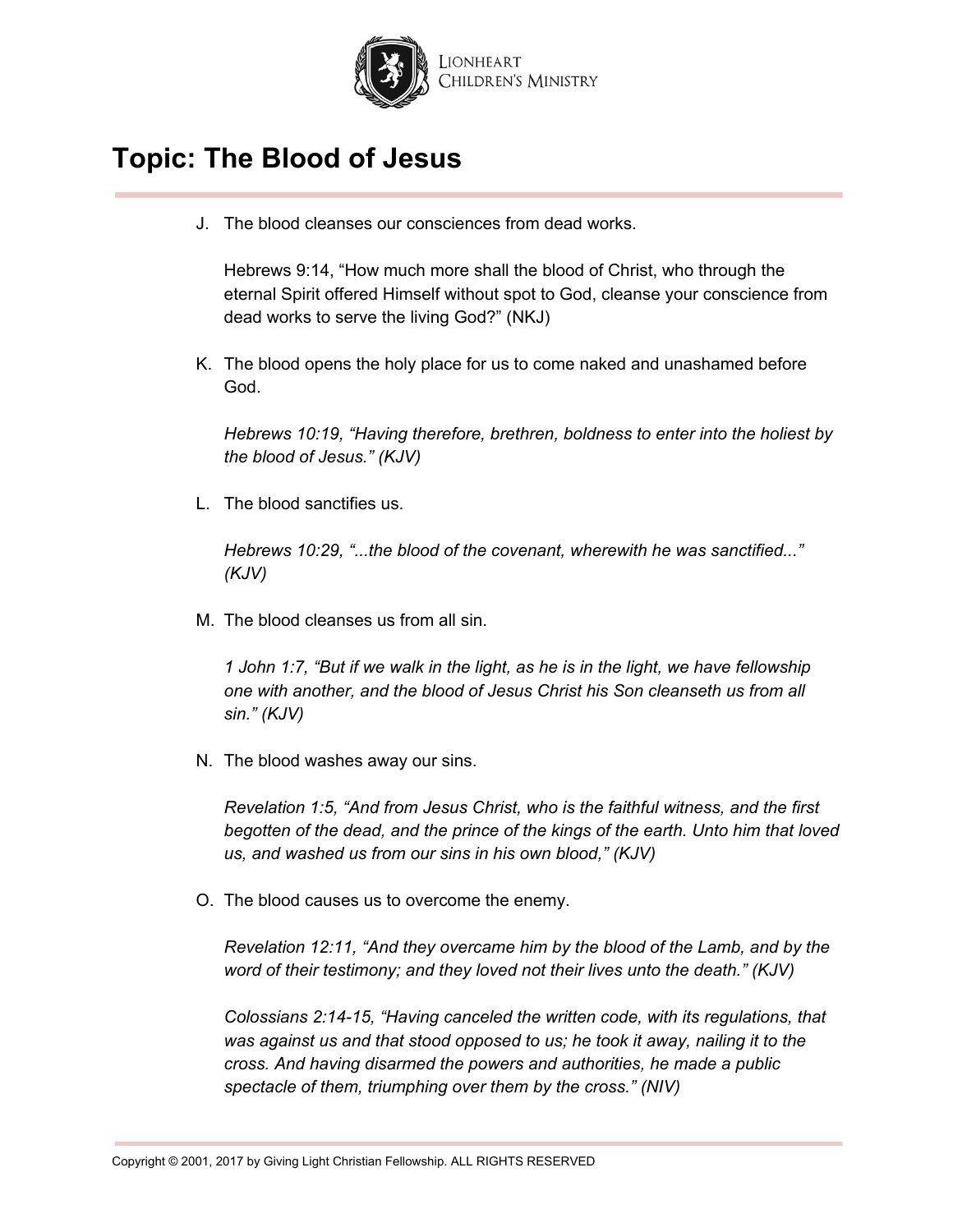

P. The blood protects from harm and death.

*Exodus 12:13, "The blood will be a sign for you on the houses where you are; and when I see the blood, I will pass over you. No destructive plague will touch you when I strike Egypt." (NIV)*

Q. The blood heals our outer and inner hurts.

*Isaiah 53:5, "But He was wounded for our transgressions, he was bruised for our iniquities; the chastisement for our peace was upon Him, and by His stripes we are healed." (NKJ)*

*1 Peter 2:24, "He himself bore our sins in his body on the tree, so that we might die to sins and live for righteousness; by his wounds you have been healed." (NIV)*

R. The blood is God's demonstration of His great love.

*John 3:16-17, "For God so loved the world, that he gave his only begotten Son, that whosoever believeth in him should not perish, but have everlasting life. For God sent not his Son into the world to condemn the world; but that the world through him might be saved." (KJV)*

S. We are God's possession. What God owns He cares for completely.

*1 Corinthians 6:19-20, "Or do you not know that your body is the temple of the Holy Spirit who is in you, whom you have from God, and you are not your own? For you were bought at a price; therefore glorify God in your body and in your spirit, which are God's." (NKJ)*

T. We are purchased for a destiny.

*Revelation 5:9-10, "And they sang a new song: 'You are worthy to take the scroll and to open its seals, because you were slain, and with your blood you purchased men for God from every tribe and language and people and nation. You have made them to be a kingdom and priests to serve our God, and they will reign on the earth.'" (NIV)*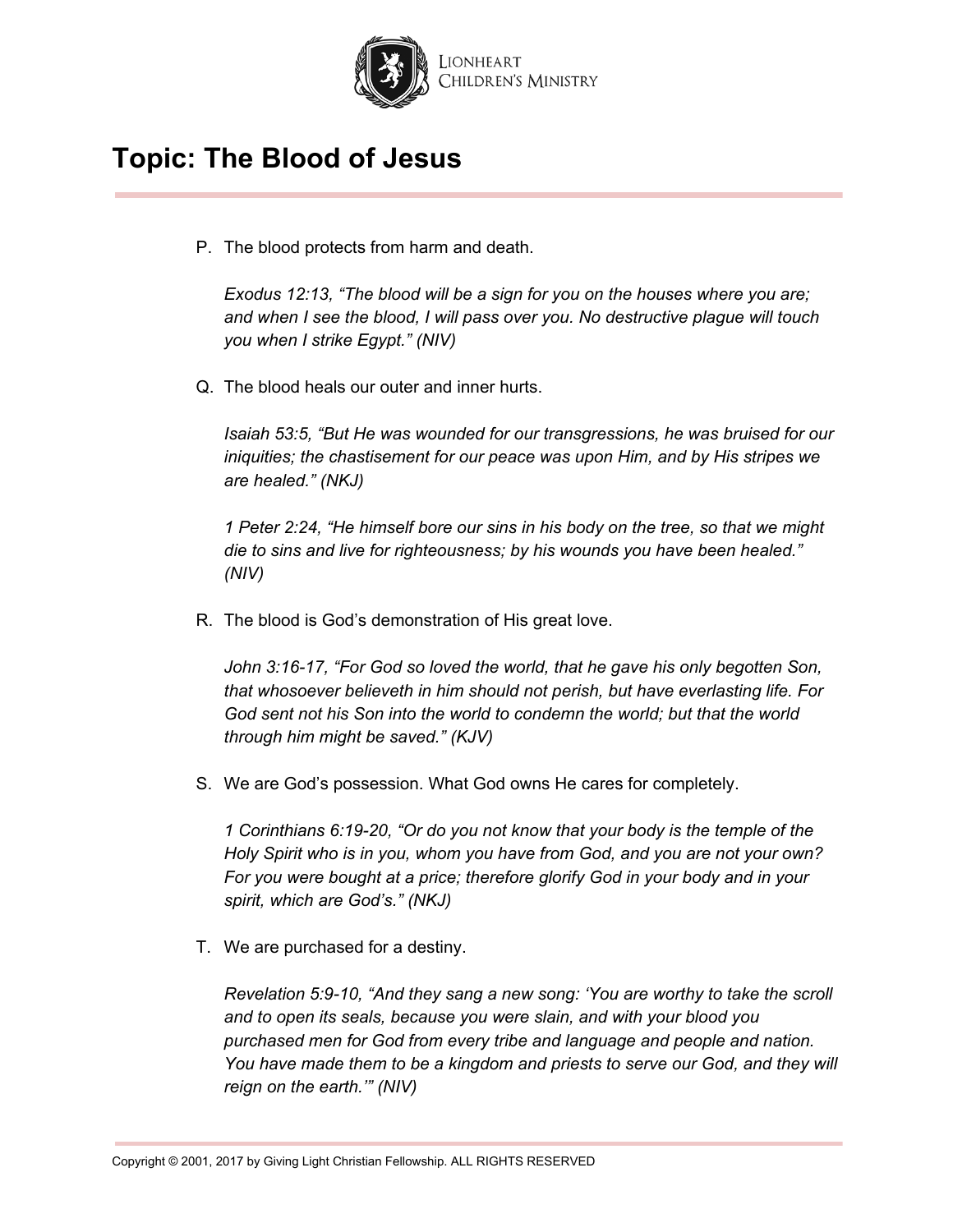

### **THE BLOOD OF JESUS STUDY SHEET**

NAME: \_\_\_\_\_\_\_\_\_\_\_\_\_\_\_\_\_\_\_\_\_\_\_\_\_\_\_\_\_\_\_\_\_\_\_\_\_\_\_\_\_\_\_\_

**● Memory Verse: Say out loud three times and circle the bold words.**

Ephesians 2:13 "But **now** in Christ Jesus **you** who once were far away **have been brought near through the blood of Christ**." (NIV)

- **● Cross out the words that are not part of the covenant of the blood of Jesus.**
	- Overcame satan Stains our clothes **Healing** Makes us a part of God's family Cleanses of sin **Protects** Attracts bugs Shows God's love Pardons our debt
- **Circle the right answer: Our body must have healthy blood to:**

Live Die

**● Circle the right answer to fill in the blank:** The blood of \_\_\_\_\_\_\_\_\_\_\_\_ makes us right with God.